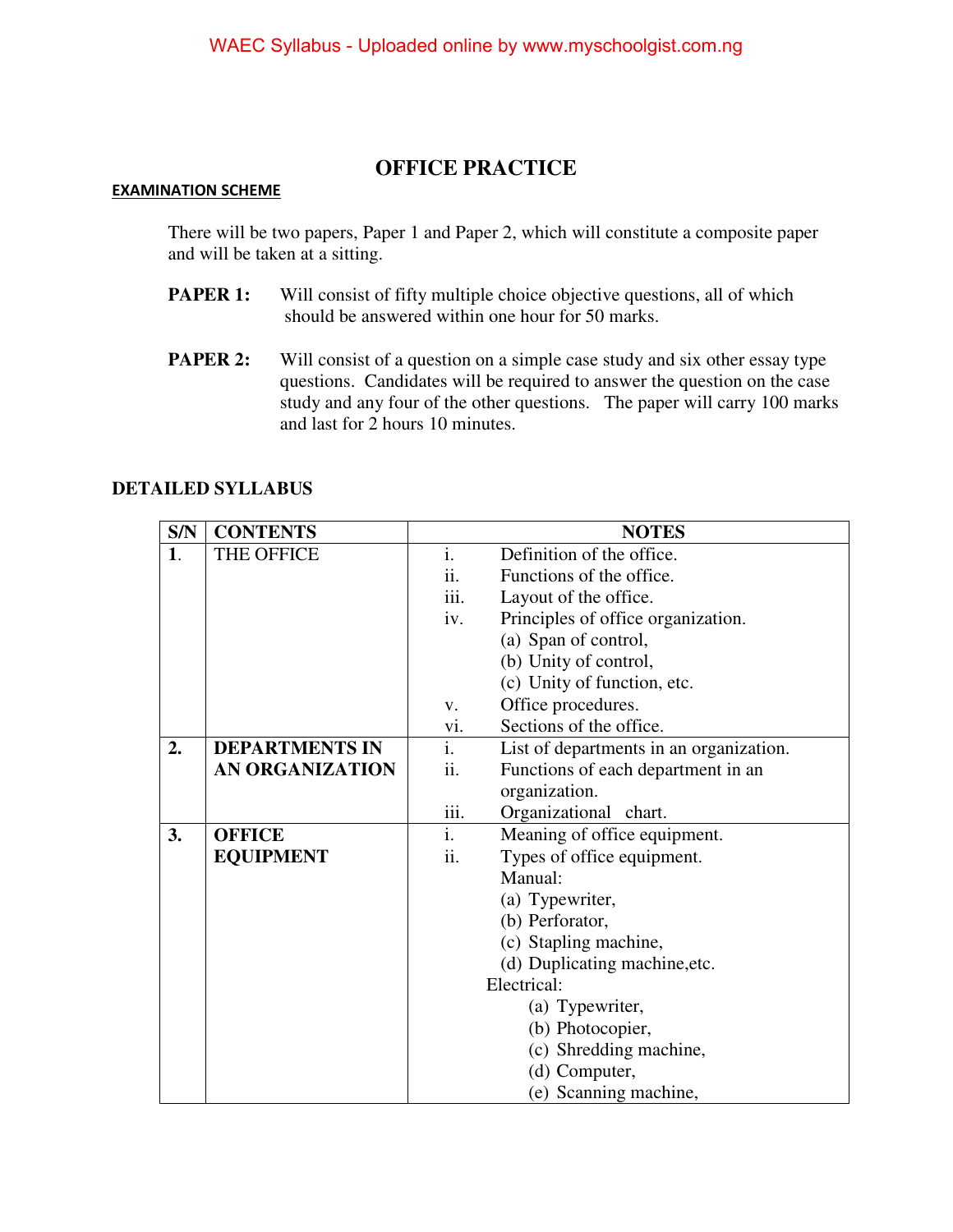|    |                       | (f) Facsimile machine, etc.                    |
|----|-----------------------|------------------------------------------------|
|    |                       | iii.<br>Uses of office equipment.              |
|    |                       | Care of office equipment.<br>iv.               |
| 4. | <b>THE RECEPTION</b>  | i.<br>Meaning of the reception.                |
|    |                       | ii.<br>Duties of the receptionist.             |
|    |                       | iii.<br>Documents handled by a receptionist.   |
|    |                       | Qualities of a receptionist<br>iv.             |
|    |                       | Procedures for handling telephone calls.<br>V. |
| 5. | <b>OFFICE</b>         | $\overline{i}$<br>Meaning of office documents. |
|    | <b>DOCUMENTS</b>      | $\ddot{\rm ii}$<br>Types of office documents.  |
|    |                       | (a)Administrative                              |
|    |                       | (b) Sales                                      |
|    |                       | (c) Stores                                     |
|    |                       | (d) Purchasing                                 |
|    |                       | iii. Uses of office documents.                 |
|    |                       | iv Preparation of office documents.            |
| 6. | <b>OFFICE</b>         | i.<br>Meaning of office correspondence.        |
|    | <b>CORRESPONDENCE</b> | ii.<br>Types of office correspondence.         |
|    |                       | (a) Memos,                                     |
|    |                       | (b) Business letters,                          |
|    |                       | (c) Notice of meetings,                        |
|    |                       | (d) Minutes of meetings,                       |
|    |                       | (e) Reports,                                   |
|    |                       | (f) Circulars.                                 |
| 7. | <b>MAIL</b>           | i.<br>Types of mail:                           |
|    |                       | (a) Personal mail,                             |
|    |                       | (b) Official mail,                             |
|    |                       | (c) Urgent mail,                               |
|    |                       | (d) Confidential mail                          |
|    |                       | ii.<br>Classification of mail:                 |
|    |                       | (a) incoming mail,                             |
|    |                       | (b) Outgoing mail.                             |
|    |                       | Procedures for handling incoming and<br>111.   |
|    |                       | outgoing mail.                                 |
| 8. | <b>FILING</b>         | i.<br>Definition of filing.                    |
|    |                       | ii.<br>Systems of filing.                      |
|    |                       | (a) Vertical,                                  |
|    |                       | (b) Lateral,                                   |
|    |                       | (c) Electronic.                                |
|    |                       | iii.<br>Classifications of filing              |
|    |                       | (a) Alphabetical,                              |
|    |                       | (b) Chronological,                             |
|    |                       | (c) Numerical,                                 |
|    |                       | (d) Geographical,                              |
|    |                       | (e) Alpha-numerical.                           |
|    |                       | (f) Subject                                    |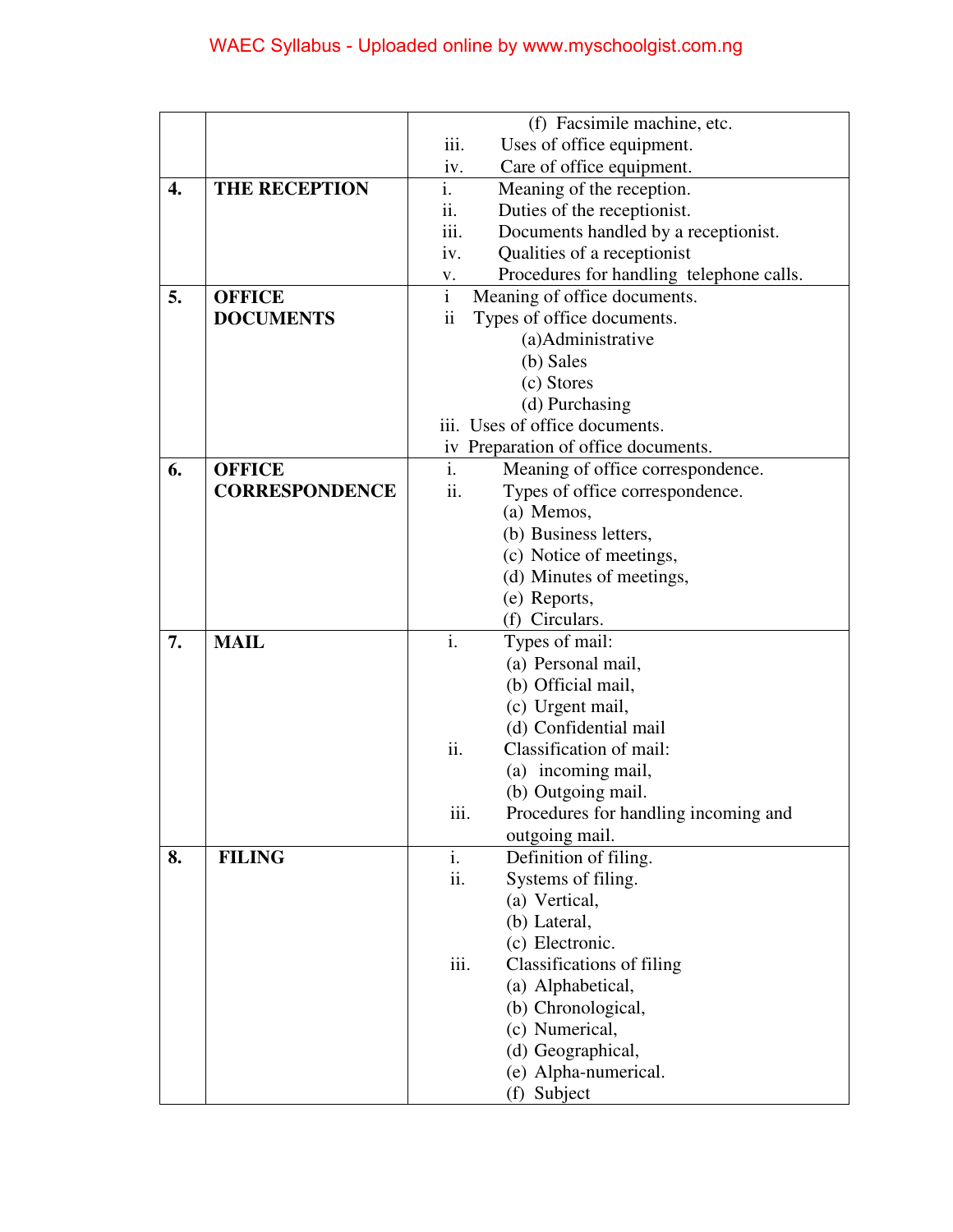|     |                      | iv.  | Purposes of filing.                        |
|-----|----------------------|------|--------------------------------------------|
|     |                      | V.   | Steps involved in filing.                  |
|     |                      | vi.  | Filing equipment.                          |
| 9.  | <b>COMMUNICATION</b> | i.   | Definition of communication                |
|     |                      | 11.  | Importance of communication.               |
|     |                      | iii. | Types of communication                     |
|     |                      |      | (a) Verbal                                 |
|     |                      |      | Oral                                       |
|     |                      |      | Written                                    |
|     |                      |      | (b) Non verbal                             |
|     |                      |      | Visual                                     |
|     |                      |      | Audio                                      |
|     |                      |      | Audio-visual                               |
|     |                      | iv.  | Methods/Media of communication             |
|     |                      |      | (a) Print (newspapers, magazines,          |
|     |                      |      | directories, handbills, flyers, etc.)      |
|     |                      |      | (b) Electronic (radio, television, audio   |
|     |                      |      | and video conferencing, etc)               |
|     |                      | v.   | Communication service providers:           |
|     |                      |      | (a) NIPOST,                                |
|     |                      |      | (b) NITEL,                                 |
|     |                      |      | (c) Media houses                           |
|     |                      |      | (d) Satellite stations                     |
|     |                      |      | (e) The internet                           |
|     |                      |      | (f) Global System of Mobile                |
|     |                      |      | Communication (GSM)                        |
| 10. | <b>MEETINGS</b>      | i.   | Definition of meeting.                     |
|     |                      | ii.  | Purpose of meeting                         |
|     |                      | iii. | Types of meeting                           |
|     |                      |      | (a) Statutory meeting,                     |
|     |                      |      | (b) Emergency meeting,                     |
|     |                      |      | (c) Board meeting,                         |
|     |                      |      | (d) Management meeting,                    |
|     |                      |      | (e) Annual General Meeting,                |
|     |                      |      | (f) Staff meeting,                         |
|     |                      |      | (g) Committee meeting.                     |
|     |                      | iv.  | Procedure for conducting a meeting         |
|     |                      |      | (a) Opening prayer,                        |
|     |                      |      | (b) Agenda,                                |
|     |                      |      | (c) Chairman's opening remarks,            |
|     |                      |      | (d) Reading of the last minutes,           |
|     |                      |      | (e) Correction (if any),                   |
|     |                      |      | (f) Adoption of the last minutes,          |
|     |                      |      | (g) Matters arising from the last minutes, |
|     |                      |      | (h) Main business,                         |
|     |                      |      | Any other business (AOB),<br>(i)           |